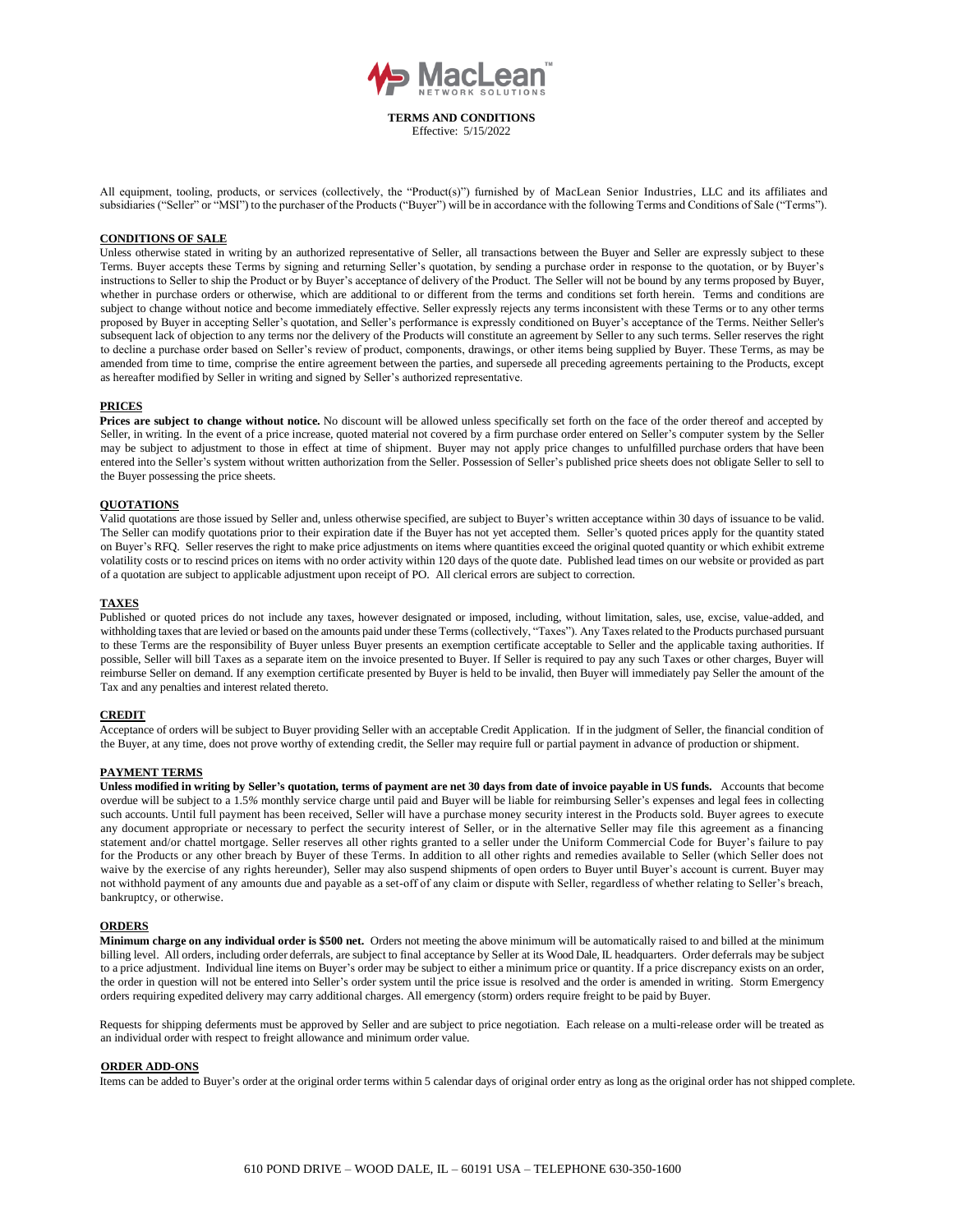

Effective: 5/15/2022

### **PACKING**

Seller's prices are based on standard packaging suitable for domestic shipments in the 48 contiguous United States. If special packaging is required by Buyer additional charges will be invoiced to the Buyer.

## **SHIPMENT ESTIMATES**

The Products as quoted will be ready for delivery at the lead time stated from receipt of purchase order. Lead time is contingent on current workload at the time the order is placed. Every effort will be made to ship orders by the date promised by Seller, but delivery dates are estimates only and are not guaranteed. Seller will use commercially reasonable efforts to make shipments as scheduled.

In no circumstance will Seller be responsible for failure to meet delivery dates or be liable for any loss or damage or for any special, incidental, consequential or liquidated damages to Buyer resulting from failure to deliver within the times specified. Unless otherwise amended and approved in writing, Seller reserves the right to ship up to 30 days in advance of the acknowledged shipping date. Seller reserves the right to make shipment in installments which will be separately invoiced and paid when due without regard to subsequent deliveries.

#### **TRANSPORTATION**

Unless otherwise provided by Seller in writing, all Products furnished hereunder, including deliveries after repair or replacement, will be shipped F.O.B. Origin with transportation by the most economical means, prepaid and allowed for any single order or release with a value of **\$7500** net or more and allowing for shipment at one time to a single delivery point within the 48 contiguous United States. Seller reserves the right to route all qualified freight allowed shipments via least expensive surface route within the Continental United States and Canada. Buyer will assume all charges for transportation specified via more expensive means. All Seller's North American Products can be combined on a single order to achieve minimum for prepaid freight For orders below \$7500 net, Seller will ship prepaid with freight cost added to the invoice or Buyer can request freight collect (UPS cannot ship freight collect without Buyer providing their account number). **EXCEPTION:** OEM orders will be freight collect. Expedited orders require the buyer to pay freight.

Shipments to Alaska and Hawaii, meeting the above requirements, will be shipped to the nearest west coast port chosen by Seller, unless quoted otherwise, with freight collect beyond. For shipments outside the U.S. contact the Seller for freight terms.

Seller reserves the right to select shipping point, method, and route of shipment. When Buyer selects method (including flatbed trailers or expedited items) and/or route or timing of shipment, any resultant additional expenses will be invoiced to the Buyer. No credit for any shipping or freight cost will be allowed to Buyer if Buyer accepts shipment or product at Seller's factory or warehouse or otherwise supplies its own transportation. Seller will not be liable for any cartage or storage charges at destination. Title and risk of loss will pass to the Buyer upon delivery of the products by the Seller to the carrier. Seller's factory shipping locations are: WOOD DALE, IL; TRENTON, TN; ALABASTER, AL; MEMPHIS, TN;

Seller's responsibility for exception-free delivery ceases when the transportation company receives shipment in good condition. Claims for obvious loss, pallet shortages, or damage must be reported directly to the carrier and Seller at time of delivery. Buyer will have no more than 14 calendar days to report other shortages to Seller in order to properly file a freight claim. Seller's willingness to assist does not indicate liability for claim or replacement.

Any issues noticed at the point of delivery need to be clearly stated on the carrier's Delivery Receipt (LTL Carriers) or Bill of Lading (Truckload or Intermodal Carriers). This must occur for a claim to be able to be filed later if required. If it is determined that a claim needs to be filed with a transportation provider for recovery due to loss or damage, the freight terms will dictate the responsible party.

#### Our most common freight terms are as follows:

#### **Freight Prepaid**

In this arrangement, the Seller accepts the responsibility for freight charges and freight claims exposure. Seller would be the party that would file the freight claim with the carrier. Seller would issue credit to the consignee orship replacement material (at no cost) to the customer in the amount of the loss. The revised (14) calendar day notification period for advising Seller of discrepancies applies to this situation as well.

#### **Freight Collect or Freight Third Party**

In this arrangement, Buyer is responsible for the freight charges and freight claims exposure. Seller would not file the freight claim. The consignee would be the party responsible for filing the freight claim. Seller would not issue credit to the consignee nor ship replacement material (at no cost) for any lost or damaged goods as this recovery will come from the consignee's requested carrier.

#### **EXPORTATION**

If the Products ordered are to be exported from the U.S., the quoted shipping dates are subject to receipt of all export documents and authorizations. The prices quoted are based on packing for domestic shipment. Reasonable price adjustments may be applied by Seller for packaging for international shipments. If the Products are to be exported, Buyer will provide Seller, in writing in advance, with the ultimate destination and identity of the end-user prior to shipment. In all instances, Buyer will select and be solely responsible for the freight forwarder, carrier, and/or broker. All exports from the U.S. will be in accordance with all applicable laws and regulations. Diversion contrary to U.S. law is prohibited. Buyers shipping to non-U.S. destinations are solely responsible for complying with applicable U.S. export laws. Buyer is advised that export of certain of Seller's Products to certain destinations requires an export license.

### **ACCEPTANCE**

Any missing pallet must be declared at time of shipping receipt. Any missing boxes within the pallet must be declared within fourteen days of receipt of invoice. Failure to provide Seller with written notice within the prescribed timeframe obligates Buyer to have waived such errors, defects, or shortages and to have accepted Buyer's items as delivered. All discrepancies should be immediately reported to your applicable Seller customer service representative.

#### **ACKNOWLEDGEMENTS**

Seller will assign a shipment date based on scheduled availability and lead times, orders are subject to re-acknowledgement. Requests for shipments inside of the original acknowledgement date as shown on MPServiceNet is considered an expedite and may require the Buyer to pay freight. Any order with a request date outside standard lead time will be shipped within lead time, unless the order is deferred at Buyer's request.

# **DROP SHIPMENT**

Drop Shipments are subject to a 5% handling fee.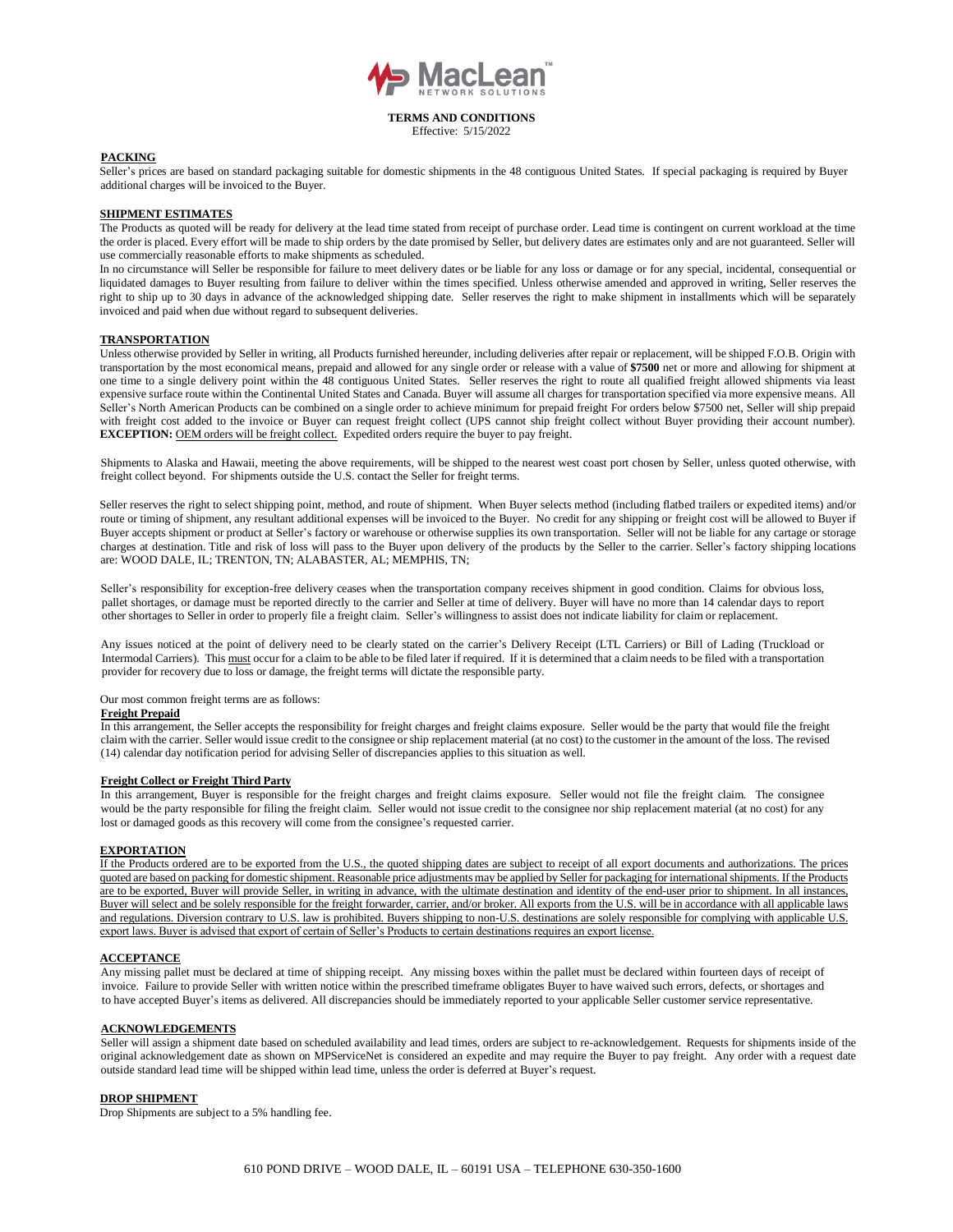

Effective: 5/15/2022

#### **BROKEN PACKAGE**

**Orders must be placed for standard package quantities**. Orders with lines that are not placed with standard package quantities will be held until Seller contacts the Buyer to authorize an adjustment to standard package quantities.

## **NON-STANDARD OR SPECIAL ITEMS**

Items built for specific Buyer's requirements, even though outlined in Seller's catalog, are considered non-standard. Orders for these items will be accepted on a non-cancelable, non-returnable basis. The quantity manufactured, shipped, and invoiced may vary by 10% above or below the ordered quantity, and the order will be considered as shipped complete without further consequence.

### **ADJUSTMENTS**

Unauthorized deductions by Buyer from its remittance to Seller will not be permitted unless Seller issues written authorization and credit memoranda. Buyer must notify Seller of any suspected discrepancies within fourteen calendar days of receipt of invoice. Requests for Proof of Delivery documents must also be received within fourteen calendar days of invoice receipt. Deductions exceeding those authorized by Seller will be invoiced by Seller and will become payable upon receipt. Failure to settle Buyer's account may lead to suspension of future shipments to Buyer.

#### **TOOLING**

Seller will retain title to and possession of any models, patterns, dies, molds, jigs, fixtures, tools, and test equipment made for or obtained for the performance of any order including items paid for by the Buyer.

#### **TESTING**

Unless otherwise stated in writing, Product prices include only Seller's standard test data. Any special testing required by the Buyer will be invoiced accordingly unless included in the Seller's quotation. All testing and Buyer inspections must be completed at the factory of origin. Buyer must provide a contact for inspection no later than two weeks prior to the product's scheduled ship date. Buyer must clearly state all testing requirements at time of order.

#### **CROSS-REFERENCING**

Competitor part number cross-references are provided as a convenience. It is the sole responsibility of the Buyer to ensure that the product being purchased is compatible for the intended application.

### **ZONE DAYS**

Zone days may be applicable based on geographic location. Shipments outside of established zone days may be subject to additional charges.

#### **MODIFICATIONS**

Unless otherwise provided, Seller reserves the right to modify the specifications, materials, or manufacturing methods of products ordered by the Buyer if the modification will not materially affect the quality or performance of the product. Products may be discontinued, modified, or changed without incurring any obligation to the Seller.

#### **RETURNED GOODS**

Returns are authorized at the discretion of Seller. No material can be returned without first obtaining a written return goods authorization from Seller. A copy of this authorization must be included with the material being returned**.**

Products accepted for return must be in their original, unopened cartons, in standard package quantities, of current design and manufacture, in resalable condition, and purchased within past 12 months. Only stock items, as defined on the website product information page, are eligible for return. All returns are subject to a restocking and handling charge of 25% of the original net value of the products at time of purchase. Any non-authorized product, product returned in non-standard pack, or any product deemed to be non-resalable will be scrapped and no credit given.

Material authorized for return must be shipped prepaid to the Seller's destination within 60 days of authorization. No products will be accepted for return in the month of December. The value of returns must total at a minimum \$500.

### **CANCELLATION**

Cancellation of part or all of an order is subject to acceptance by Seller and Buyer's acceptance of Seller's reasonable cancellation charges, which will protect Seller against all costs and losses including, without limitation, costs associated with engineering, overhead, raw materials, lead times, work in process, tools, dies, fixtures, storage, transportation, and interest. Requests for cancellation of stock items must be received a minimum of 5 calendar days before the scheduled ship date. Special order items, storm orders, non-stock items, items not listed in the MPS catalog, or items listed with a special price are subject to review of the Seller before a cancellation will be considered. Seller may cancel any sale hereunder prior to delivery in Seller's sole discretion without liability to Buyer (except for refund of monies already paid).

## **WARRANTY**

Buyer is responsible for determining if a given Product is appropriate and meets the requirements for Buyer's ultimate application of the Product. Seller will not be responsible for Buyer's use of a Product in an application for which the Product is not designed, tested, or manufactured.

Seller warrants that the products it manufactures and sells will be free from defects in material and workmanship for a period of 18 months from date of shipment to Buyer, or 12 months from date of product installation, whichever is shorter. The warranty covers normal use only and does not apply to any Products that are misused (used for a purpose other than originally intended), improper installation, modified, repaired or otherwise abused by Buyer or others. Seller's sole obligation for breach of warranty (and Buyer's sole and exclusive remedy) will be to repair or replace (F.O.B. original delivery point) any Products of Buyer reporting defect to Seller. All installation and transportation expenses, and all other incidental expenses and damages will be borne by Buyer.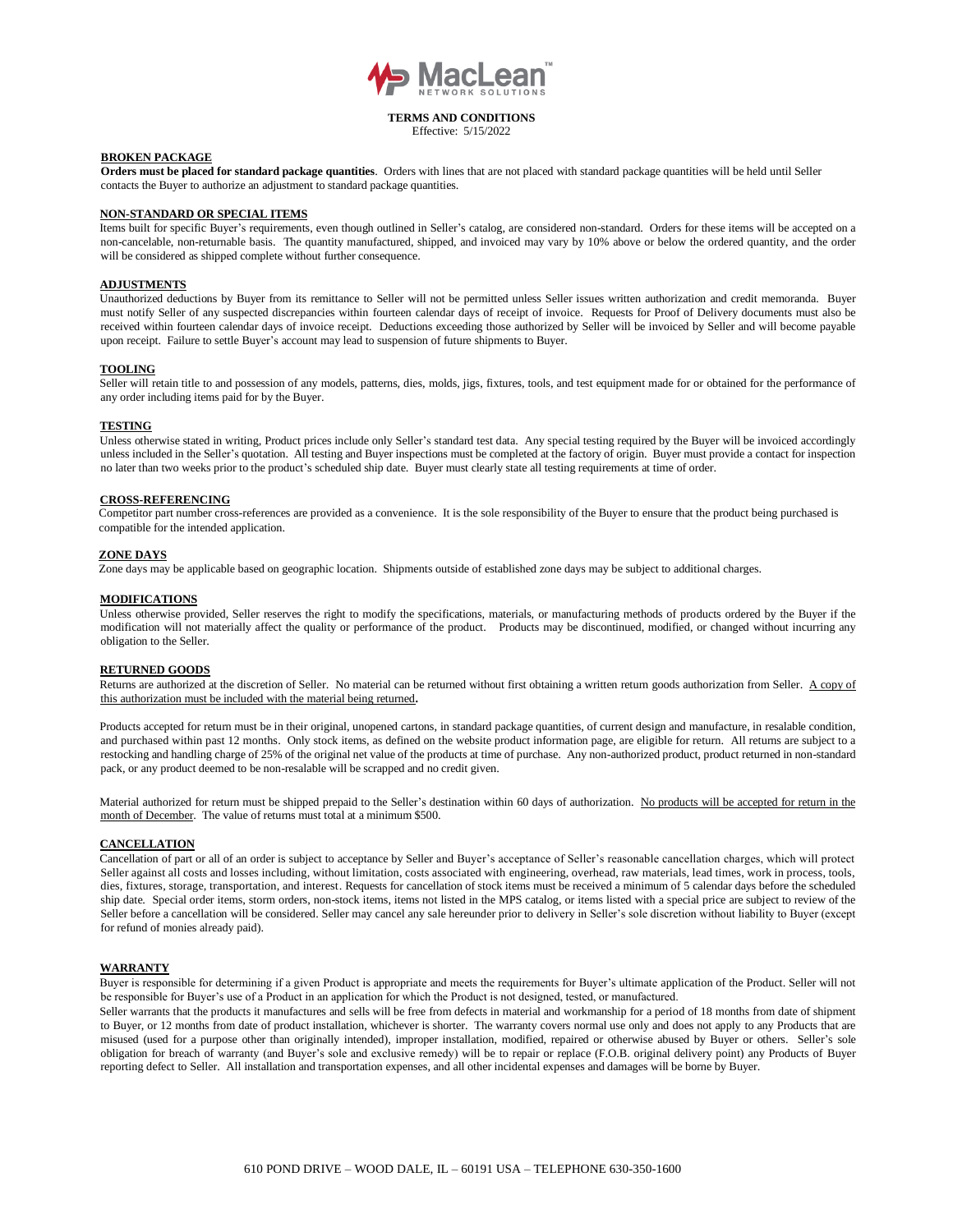

Effective: 5/15/2022

# **THIS WARRANTY IS EXPRESSLY IN LIEU OF ALL OTHER WARRANTIES, EXPRESS OR IMPLIED, INCLUDING, BUT NOT LIMITED TO, ANY WARRANTIES OF MERCHANTABLITY OR FITNESS FOR ANY PARTICULAR PURPOSE, EACH OF WHICH SELLER EXPRESSLY**

### **DISCLAIMS. PRODUCTS THAT MAY BE SOLD BY SELLER BUT ARE NOT MANUFACTURED BY SELLER ARE NOT WARRANTED BY SELLER BUT ARE SOLD ONLY WITH THE WARRANTIES, IF ANY, OF THE MANUFACTURER THEREOF.**

#### **LIMITATION OF LIABILITY**

**IN NO EVENT WILL SELLER BE LIABLE FOR ANY TYPE OF SPECIAL, CONSEQUENTIAL, INCIDENTAL OR PENAL DAMAGES, WHETHER SUCH DAMAGES ARISE OUT OF OR ARE A RESULT OF BREACH OF CONTRACT, WARRANTY, TORT (INCLUDING NEGLIGENCE) STRICT LIABILITY OR OTHERWISE.**

Such excluded damages will include, but are not limited to, liquidated damages, loss of profit or revenues, loss of use of the equipment or associated equipment, costs of substitute equipment, facilities, down time costs, increased construction costs, change out costs, or claims for damages. Seller will not be liable for any loss, claim, expense or damage caused by, contributed to or arising out of the acts or omissions of Buyer, whether negligent or otherwise.

### **INDEMNITY**

Buyer will defend and hold harmless Seller and its affiliates, parents, subsidiaries, officers, directors, employees, insurers, and agents from and against any loss, injury, death, damage, liability, claim, deficiency, action, award, judgment, interest, penalty, fine, cost, fees (including import and export customs fees), or expense (including reasonable attorney and professional fees and costs), and the cost of enforcing any right to indemnification hereunder ("Claims") arising out of, related to, or occurring in connection with: (i) any acts or omissions by Buyer arising out of, in connection with, or relating to Buyer's purchase, handling, transportation, possession, use, and, if applicable, demonstration, marketing, sale, disposition, or distribution of the Products; (ii) any misuse, misapplication, or modification of the Products by Buyer, including the use of the Products in an unintended and incorrect application; (iii) the failure to store, install, operate, or maintain the Products in accordance with any instructions; (iv) any negligence or misconduct of Buyer; (v) any act (or failure to act) by Buyer in contravention of any safety procedures or instructions Seller provides to Buyer; (vi) any statements, representations, suppression of information, or failure to disclose information of any kind by Buyer with respect to the Products, including without limitation, any representations or warranty given, or allegedly given, by Buyer to a third party, regardless of whether the statement or representation is oral, written, express, or implied; and, (vii) Buyer's breach, violation, or failure to comply with the Terms, or any law, including without limitation, the Foreign Corrupt Practices Act (United States) or any similar laws, any export control laws of Canada, the United States, or any other country having jurisdiction over Buyer or its business.

#### **OFFSETS**

Seller may offset or recoup any amounts owed by Seller or an affiliate of Seller to Buyer or an affiliate of Buyer against any amounts owed by Buyer or an affiliate of Buyer to Seller or an affiliate of Seller. Buyer waives any right of offset or recoupment and will pay all amounts owed to Seller when due regardless of any claim of Buyer regarding warranties or other issues arising under contract, tort, statute or otherwise. Payment of such amounts under written protest will not constitute a waiver by Buyer of its claims.

## **INTELLECTUAL PROPERTY**

Buyer acknowledges that Seller is the owner of brands, trademarks, patents, copyrights, any applicable designs, and other intellectual property relating to Seller's Products, and that no right or license is conveyed by Seller to Buyer to manufacture, have manufactured, modify, import, or copy such Products, which will include their packaging. Buyer will reference brands of Seller only in connection with the use or sale of Products delivered to Buyer, and not in connection with the sale of any other Product, except as separately authorized by Seller in writing.

## **INFRINGEMENT**

Seller will defend any suit or proceeding brought against Buyer based on a claim that any goods of Seller's design furnished to Buyer constitute an infringement of any U.S. patent or copyright, or misappropriate any trade secrets, of a third party. Buyer must notify Seller promptly, in writing, of such claim. Seller will not be liable if alleged infringement is the result of the application or use to which such goods are put by Buyer or others if different than Seller's application data.

Buyer agrees to protect Seller and save it harmless from all expense and damages that result from claims or demands that goods manufactured by Seller according to Buyer's design or specification infringe the right, title or interest of any third party because of being so produced. Buyer will defend Seller in such claims and pay all expenses and damages based on claimed infringement.

If the Products become, or in Seller's opinion are likely to become, the subject of an infringement claim, Seller may, at its option and expense: (i) procure for Buyer the right to continue using the Products; (ii) replace or modify the Products so that they become non-infringing; or, (iii) accept return of the Products and refund Buyer the amounts paid by Buyer to Seller for the Products. Notwithstanding the foregoing, Seller will have no obligation under this Section or otherwise with respect to any infringement claim based upon any: (i) misuse or modification of the Products by Buyer or its employees or agents; (ii) use of the Products in combination with other materials, goods, products, or services for which the Products were not intended to be used; (iii) failure of Buyer to implement any update provided by Seller that would have prevented the claim; (iv) Products that Seller made to Buyer's specifications or designs; or, (v) Products that are not manufactured by Seller.

The foregoing states the entire liability of either party to the other with respect to infringement.

## **GOVERNING LAW**

The laws of the State of Illinois will govern all matters relating to the interpretation and effect of these terms and any authorized changes without giving effect to any choice or conflict of law provision or rule. Any legal suit, action or proceeding arising out of or relating to the Products or these Terms will be instituted in the federal or State courts located in DuPage County, Illinois. Each party irrevocably submits to the exclusive jurisdiction of these courts in any suit, action, or proceeding.

Seller will have the sole and exclusive right to determine whether any dispute, controversy, or claim arising out of or relating to the Terms, or their breach, will be mediated, arbitrated, or submitted to a court of law. The venue for any mediation or arbitration will be in DuPage County, Illinois. The arbitrator's award may be confirmed and reduced to judgment in any court of competent jurisdiction. If the matter is submitted to a court, Seller and Buyer waive their right to trial by jury and covenant that neither of them will request trial by jury in any litigation.